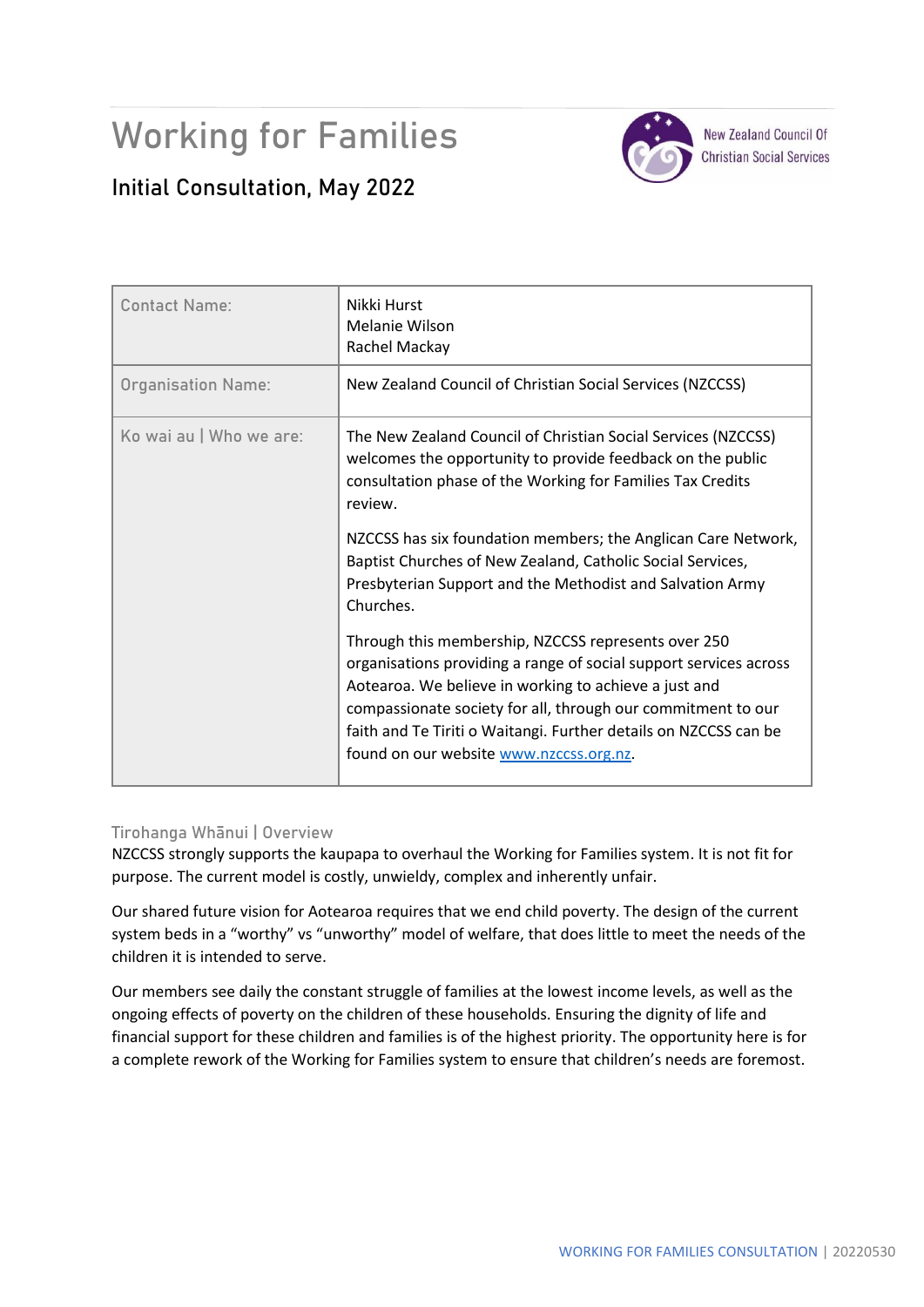#### **Ngā Wawata | Aspiration**

In an overarching sense NZCCSS would advocate strongly for a universal family transfer, based on the kaupapa of the original intentions of our welfare system. At best, an inflation adjusted version of the family benefit lost in the Mother of All Budgets. At the least, a system that starts from a kaupapa of ensuring all children in Aotearoa have their basic needs met. Either would center the child, neither would be reliant on the work or income of the parent.

In 1938, the Cradle-to-the-Grave Welfare system rightly ensured universal entitlement to family and pension benefits. Over time the pension / "super" remained largely universal, while the family benefit weakened to where we find ourselves today. The entitlement a superannuitant receives in the latter years of their life is not calculated based on their family's ability to care for them, nor on the choices they have made during their working years. Super is not tied to a series of obligations, and it does not impose the same threat of debt generation.

A lost strength of the previous model was the ability to capitalise the payment to fund housing purchases. It is unsurprising the impact that its removal had on home ownership, and the potential inherent in a return to this model. Link to an accessible discussion piec[e here.](https://www.nzherald.co.nz/property/family-benefit-paid-home-deposit/AROHTNCQGMJC4CJCRQRBAZFE4Y/)

We understand that the cost may be prohibitive, but believe the investment in families will be recouped in a reduction of other societal challenges. In our current downward trend and increasing cost of living we are already seeing increases in family transience, social services continue to report being overwhelmed and petty crime is increasing. The long-term costs of deprivation are well known.

There would also be substantial savings in removing the bureaucracy surrounding the current model – not least in being able to locate the system in one Governmental department.

We understand that many would argue they or others don't need it. We would direct these people to the kaupapa surrounding superannuation, and the reasoning for its universality. Also the many mechanisms available to donate or chose to not claim the transfer.

The evidence of positive outcomes for children as the result of universal payments are increasingly clear. A US based multi-University team is seeing improved infant brain development [\(here\).](https://sanford.duke.edu/story/study-shows-cash-payments-low-income-families-impact-infant-brain-development/) Other studies reinforce what those in the community sector already know – when given more money, families spend it on their children [\(here\).](https://news.wsu.edu/press-release/2021/10/28/poor-parents-receiving-universal-payments-increase-spending-on-kids/)

Aotearoa has shameful child poverty. Current talk of "before housing" meeting of poverty reduction indicators helps no one. When the flagship "Child and Youth Strategy" Report comes out saying that things are just fine on the same day that Treasury's more up to date Wellbeing Report says that things really aren't, its deeply concerning. Doing something meaningful to address poverty would look like supporting all children and ensuring our next generations have enough would look very similar.

#### **Etahi Atu Taunakitanga | Further Recommendations**

Should our main point above be too aspirational, we would offer the following feedback / recommendations:

**1. Working for Families reflects the value of children in society** 

**2. Working for Families functions to enact Crown responsibilities under te Tiriti o Waitangi**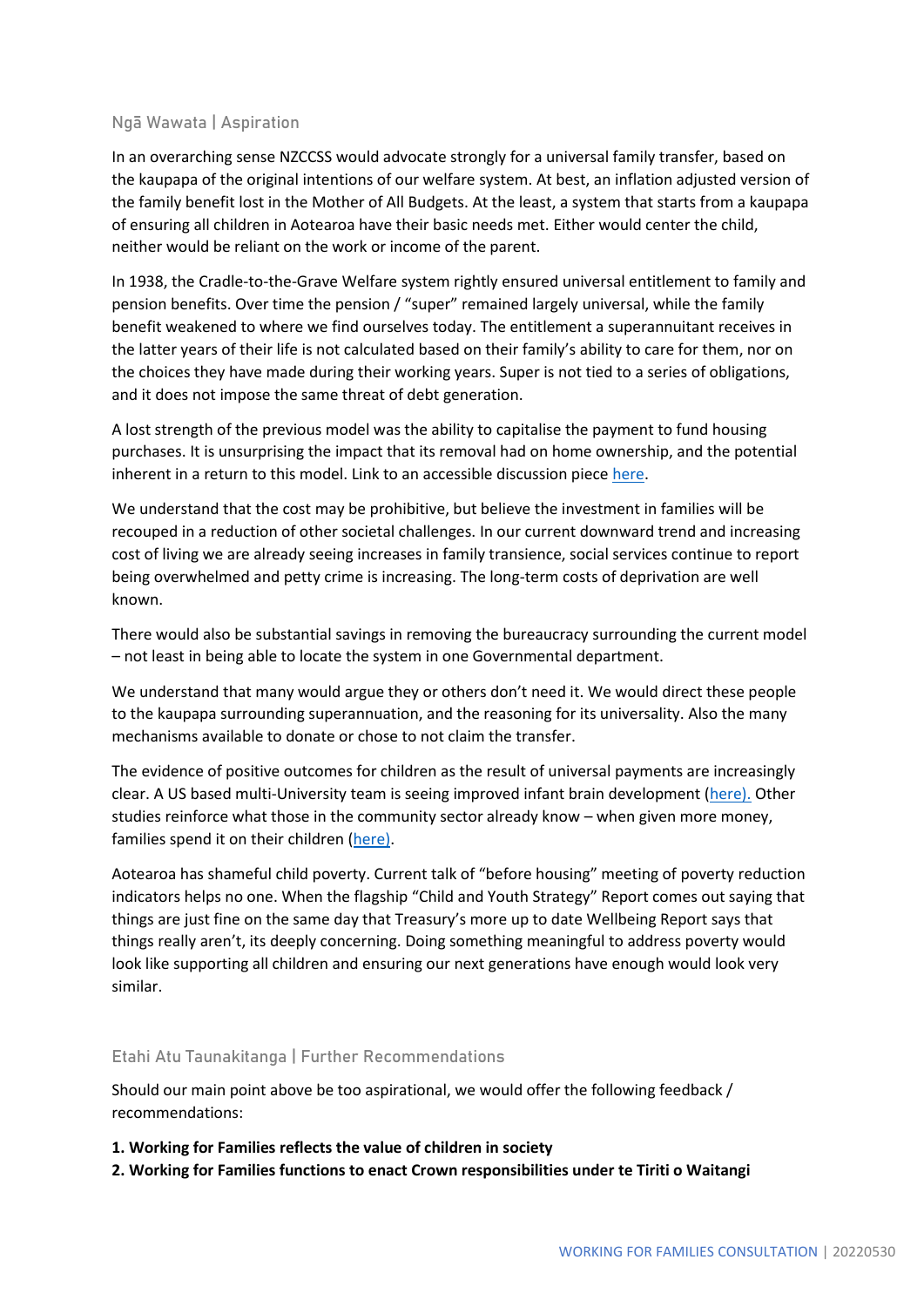- **3. Working for Families is adequate**
- **4. Working for Families is delivered equitably**
- **5. One Working for Families benefit for all families in New Zealand irrespective of employment**
- **6. Ensuring the investment made is adequate in the crucial first 3,000 days**
- **7. Delivery of Working for Families in mana-enhancing and consistent**
- **8. The complexity of Working for Families is addressed and impacts of complexity are mitigated**
- **9. Design a system that prevents the generation of debt**
- **10. A joined-up services approach is implemented to complement a better Working for Families**

#### **To Tatou Whakaaro | Our Reasoning**

**1. That Working for Families reflects the value of children in society** 

*"Children's material lives should not be negatively affected by changes in income support policy aimed at changing the behaviour of adults."* (O'Brien, 2005)

As a nation we quite like kids. We celebrate the cherished notion of the Kiwi childhood, comprising the now out-dated right to quarter-acre backyards, weekend sports on frosty mornings and marmite on toast. We take every opportunity to profess that *"it takes a village to raise a child"*. We lament our ability to punch above our weight when it comes to child poverty, child abuse and youth and maternal suicide. And when it comes to fiscal spending, we don't necessarily have a problem with shelling out for the kids. We happily wear gumboots to work, pink anything once a year and slot gold coins into pre-cut holes in coffee canisters with generous abandon. Our problem, it seems, is with funding that flows through to parents.

If we want to change the world, we must first invest in its future. The potential of any form of financial transfer to those with children should therefore be to ensure we are investing with that aim in mind. The review of Working for Families presents an opportunity to reclarify the purpose of the scheme. We must ensure that change is driven by recognition of the value of investing in the wellbeing of tamariki and whānau, rather than the fear of welfare dependency and subsequent incentivisation of work.

For Aotearoa to be "*the best place in the world for children and young people*" it must also be the best place in the world to parent (The Department of the Prime Minister and Cabinet, 2020). Longterm outcomes for children are inherently linked to their experience of being parented, whether by biological or other guardians or parent figures, and the circumstances within which these individuals find themselves over the course of their parenting journey. We are well aware of the myriad factors which influence a parent's ability to nurture, protect, and empower their child. We're just not sure how far the village ought to go to empower parents, or alleviate the impact of their shortcomings, as they shape the next generation.

As it stands Working for Families seeks to achieve several objectives within the one system. By design, it conveys that the extent to which children are worth investing in is defined by the employment (or not) of their parents. Even the title itself 'Working for Families' raises questions about the priority we place on 'working' within the process of investing in tamariki. Employmentbased access to financial entitlements suggests that children are only worthy of investment when their parents prove *themselves* worthy. Alongside this approach sits the tension of a child-poverty lens, reflecting the scarcity mindset that investment in children is only worthy when the need is dire.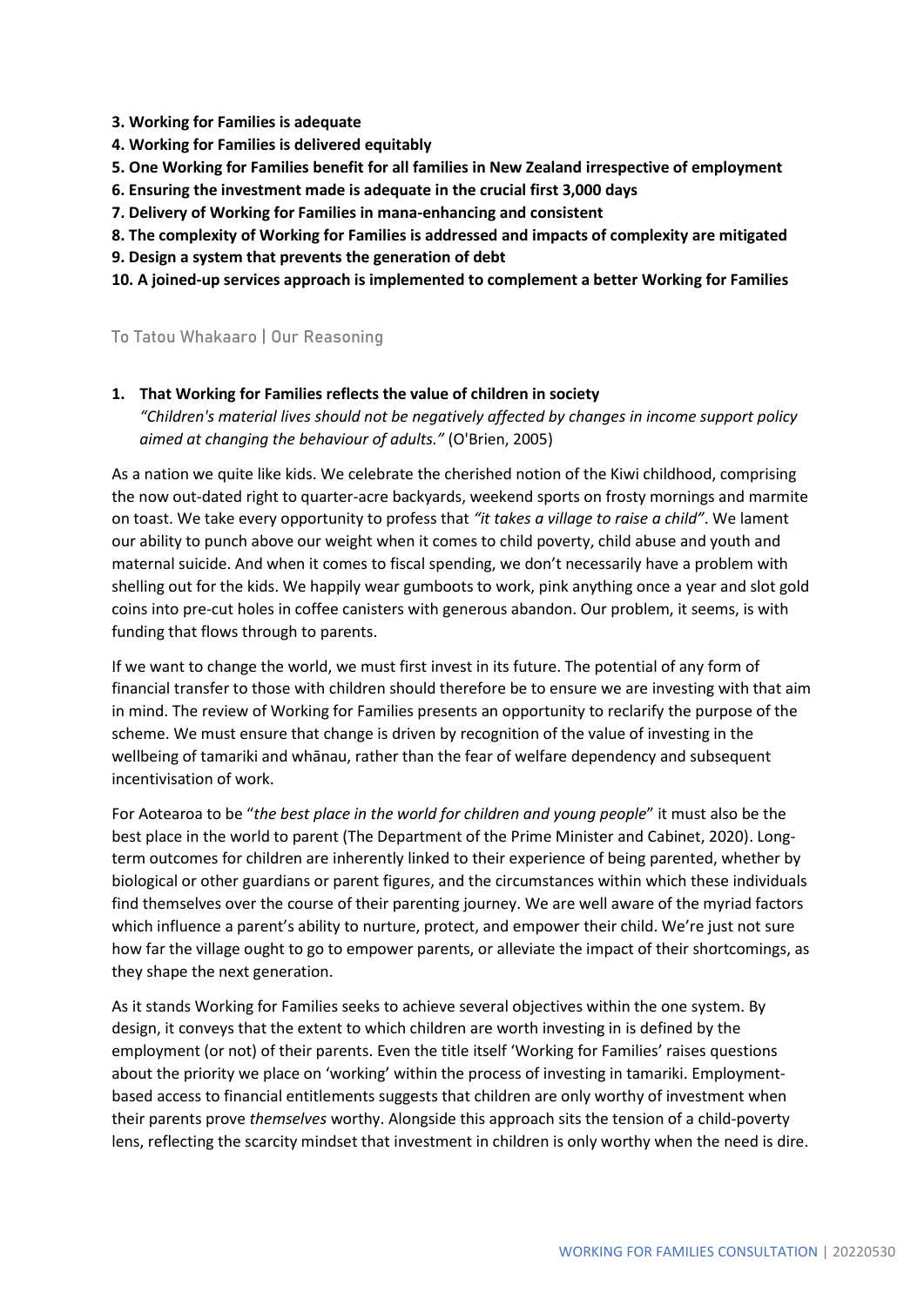Both approaches are inconsistent with our commitments within the UN Declaration of Human Rights which recognises the right to social assistance and the right to special protections for mothers and children (Articles 25), UNCROC (Article 3), Te Tiriti o Waitangi (Article 3), and the Child and Youth Wellbeing Strategy. Further, the approaches are also inconsistent with our commitment to investing in other vulnerable demographics, such as superannuitants, who receive universal entitlements.

As a society we know that investment in older New Zealanders, irrespective of their family and wealth context, has worth. Our commitment honours their place in our society, and attempts to alleviate social harm across a key time of life. And yet any sense of universality applied to a family benefit faces substantial societal challenge. Cultural narratives of welfare dependency, driven by Western, neoliberalist ideology cloud our national empathy.

Treasury's recent release of the '[Trends in Wellbeing Report](https://www.treasury.govt.nz/publications/background/trends-wellbeing-aotearoa-new-zealand-2000-2020)', highlights that wellbeing for older New Zealanders is generally good, and notably higher than others across the OECD (Treasury, 2022). However, they note that the same is not true for younger New Zealanders. And while there remain a material amount of older New Zealanders experiencing hardship, that the protective factors across their lifespan, including universal superannuation, provides the intended buffer to those at that age stage. It is also worth noting that this generation were the beneficiary of a universal family benefit when children and when parents. They fare well now because they have been supported across the totality of their lifespan. We advocate for a return to the approach of providing for the times of lives where New Zealanders experience the most need, and have that provision apply equally to all.

The long-term economic costs of childhood deprivation are widely accepted. There is overwhelming evidence linking experiences in early childhood to quality of outcomes in later life. To reiterate, in order to achieve our aspiration of Aotearoa being the best place to be a child, we must resource it to be the best place to parent. There is no doubt that there is a financial cost to raising children, a fact that has only been exacerbated by a global pandemic and rising inflation. The village's investment in today's children is certain. What is not certain is the way in which it will be delivered. Will it be delivered through upfront investment which alleviates household stress and empowers parent and child aspirations? Or will it come through 'bottom of the cliff' support for those struggling in generations to come?

# *"Investing early allows us to shape the future; investing later chains us to fixing the missed opportunities of the past"* (Heckman, 2011)

Working for Families is currently the most direct programme of investment in children and the family unit that we have to offer. As such it should reflect a fundamental commitment to investing in the wellbeing of tāmariki today. Commitment to this purpose would facilitate the unifying and simplification of entitlements, increase accessibility, uptake and the avoidance of debt while minimising the cost of delivering such a complex system of support.

# **Recommendation One - New Zealand acknowledges that children are taonga and invests appropriately in families as a reflection of this commitment**

#### **2. That Working for Families functions to enact Crown responsibilities under te Tiriti o Waitangi**

A commitment to upholding the Crown's responsibilities under Te Tiriti o Waitangi is critical to the success of the Working for Families package. Articles Two and Three of Te Tiriti specifically relate to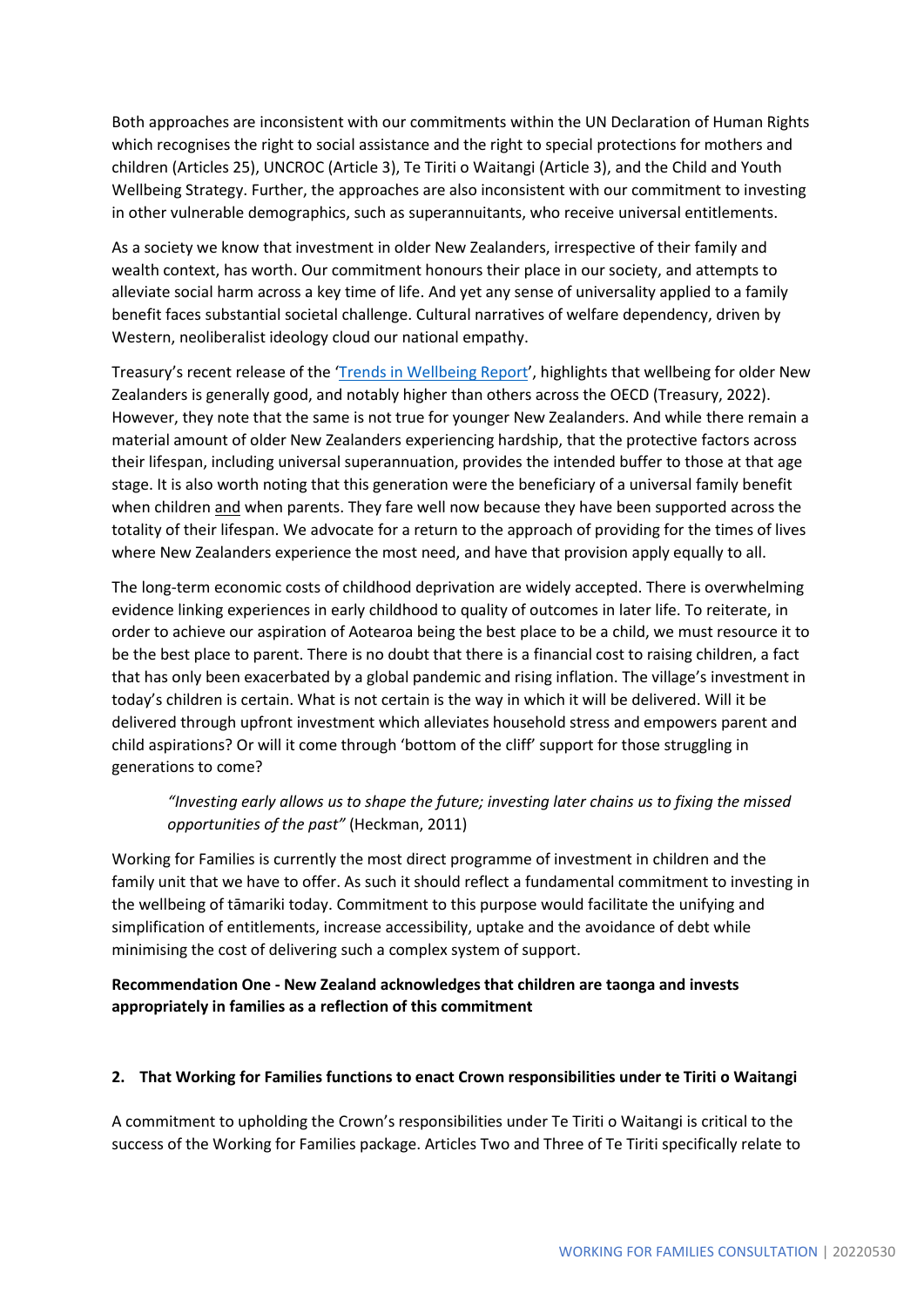the intended goals of alleviating child poverty, supporting whānau in raising tamariki and incentivising paid mahi.

Article Two of the Te Tiriti addresses Tino Rangatiratanga, the ability for Māori to have authority over their own affairs. Article Three of Te Tiriti speaks of equality and the necessity to uphold the rights of tangata whenua consistent with the rights of tauiwi. Application of Articles 2 and 3 must recognise historic injustice and the subsequent burden of intergenerational poverty and inequality that we currently see in the overrepresentation of Māori in child poverty statistics. Māori must be supported to have authority over taonga such as their tamariki and over the affairs of their whānau, with financial support for whānau being a key aspect of addressing historic injustice. We commend this review of Working for Families as a means of identifying opportunities to better address inequalities for tangata whenua.

In applying Te Tiriti further, we recognise that Working for Families (and other models of income support) are Western in their origins, design and application. This raises the question, what Te Ao Māori approaches to addressing the challenges of raising a family may look like. What principles might guide a response? What objectives would be identified? How would 'family income' be defined and assessed? What would eligibility criteria look like and how might financial support be distributed? These questions are not asked in the hope that Working for Families might simply be patched and tweaked to somehow reflect a Te Ao Māori approach. Rather that Te Tiriti requires us to question whether Tino Rangatiratanga can really be upheld when we continue to deliver the Crown's mode of operating to iwi Māori.

We must honour our commitment to ensure Mana Motuhake, and resource Māori to identify solutions to problems that affect them - rather than merely asking for their input on how we might tweak our own solutions.

# **Recommendation Two – That changes honour the articles of Te Tiriti o Waitangi**

#### **3. That Working for Families is sufficient**

The Living Wage is calculated as the amount of income required for a family of two adults and two children (under 13 years old) to meet their basic needs. The most recent calculations of this expected income is \$23.65 per hour, or a weekly income after tax for 60 hours of \$1062.06.

Various sources conflict on a reliable weekly cost for raising a child in Aotearoa, but estimates range between \$280 and \$405 average cost per week. This accounts for fluctuations in need, such as seasonal clothing purchase and medical expenses, but also for the standard costs to feed and shelter a child.

Based on the current abatement rates, and the resulting take-home finances, assuming the average housing costs of \$650 per week, and the LWR predication of 2 children (for these calculations, one of whom is a pre-schooler in need of full time care), we are left with \$142.06 to cover the weekly costs of both children, household food, and all non-housing utilities. This is less than the estimated cost to support one child, much less two and the adults in the household.

However, not all families have two parents, and with no useful way for a single parent to be supported to work 60 hours per week, the system must be flexible enough to acknowledge this. Further, if in paid employment, a single parent family will likely also have lower leave provisions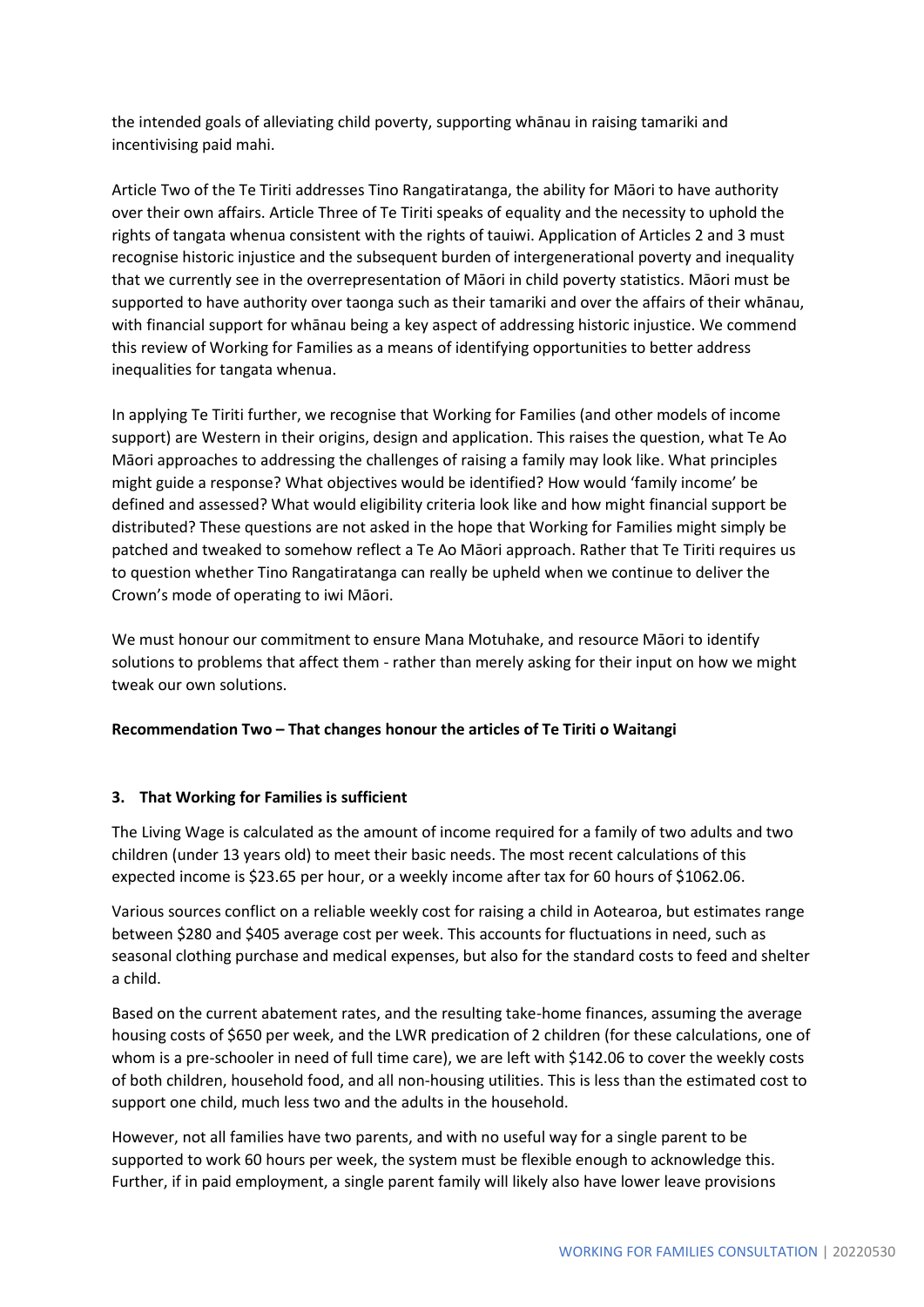alongside higher familial costs. Where care is shared, these costs are replicated across the households. In either case, the median income will not be sufficient for either parent to adequately care for their child.

Current abatement rates and ascribed payment levels simply do not provide adequate levels of support required to keep children out of poverty in New Zealand. If a median wage rate is insufficient for a single-parent to maintain a household, then abatement rates for support need to be updated to mirror the current costs of living. If payments are to ensure that a household has sufficient income to ensure that their children have sufficient quality of life, then the basis of that support must be based in the actual needs of a family, not an arbitrary level which is not based in the lived experience of modern New Zealand.

Not only does this mean that the payment rates must be regularly updated in order to ensure that they are not being devalued by inflation, as per Superannuation's annual CPI benchmarking, but that the abatement rates must be reflective of adequacy of income.

**Recommendation Three: We suggest focusing on the true costs of families with a commitment to regular cost of living adjustment**

#### **4. That Working for Families is delivered equitably**

Aotearoa is a country of diversity, and the makeup of our family units is no different. According to the 2018 census data, 10.3% of 0-4 year olds are living in single parent households, as are 15% of 5-9 year olds. The census makes no distinction between biological and step-parents in the 'couple with children' category, which comprised 67.6% of 0-4 and 66.5% of 5-9 year olds' homelife reality.

These families will access and receive eligibility for Working for Families support differently depending on a multiplicity of factors including which parent is allocated as the child's primary caregiver, the distribution of bed nights between households in shared care arrangements. Or, in the case of many grandparents caring for grandchildren – give up due to the challenges in design that don't acknowledge family realities.

And even with the layers of complexity, simple situations are missed. The blunt instrument of "family income" doesn't reflect the costs of one adult households. Or the reality of shared living. Effectively, Working for Families as designed seeks to serve a 2-parent household, in which one parent mostly cares for children while the other works. This is not the reality for most families, and certainly not for the families that need Working for Families the most.

While a single parent with a two-year old child working 30 hours at minimum wage can receive \$352.00, a couple with one parent working the same hours receives the same entitlement. Both families would also receive the same financial support for childcare, at \$5.69/hr. Mandating work clauses as a condition of support for single parents fails to acknowledge the foundation costs of parenthood, and that the number of adults in the house makes a substantial difference to how income is utilised and childcare arranged.

The current transfer fails to acknowledge that one family must engage childcare with all the associated costs – both financial and temporal – while the other need not, by virtue of having one parent not required to work. It ignores the fact that single parents only have the capacity to earn during ECE open hours, as opposed to taking alternative earning opportunities that present in overnight work or non-standard hours.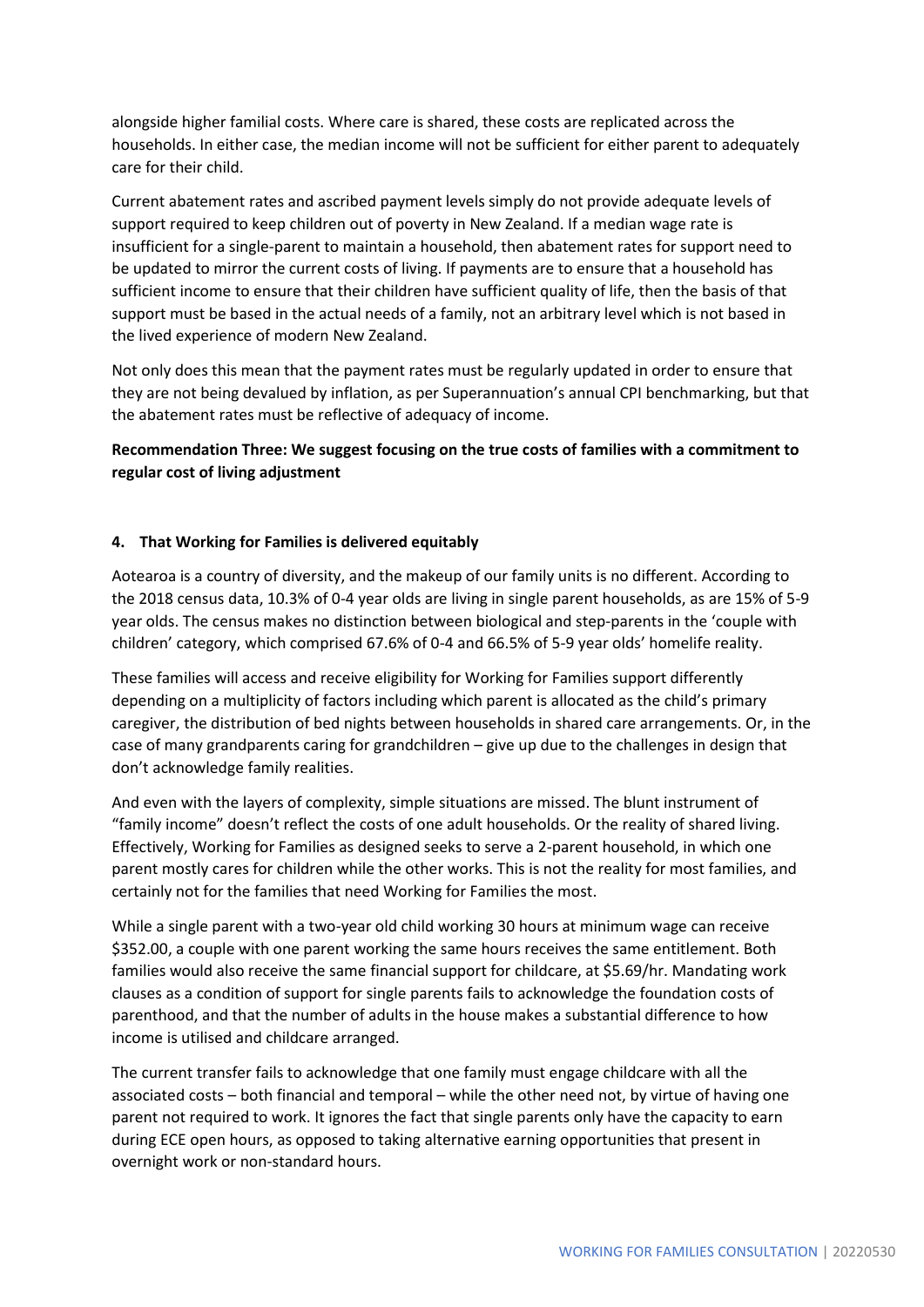Not only does this penalise the single parent household financially, it provides no additional incentive for both parents in the coupled household to return to work. The current structure of welfare system is heavily focused on incentivising paid work, and yet the system as designed fails to ensure equity or equivalency in its approach. Rather as we will explore below – the families most incentivised in this scheme are those with one parent in work, and another caring for the children. In fact, by design, there are key points in the system where being in work costs *more* than one parent remaining at home.

Below we have calculated the take home and effective hourly rate of all three situations using standardised income and childcare costs, and extracting subsidies and entitlements from the Work and Income website. The last column in this table illustrates the disincentive to work for second parents in a coupled household. If the burden of childcare and the lost entitlement of WfF from the additional hours falls exclusively to this parent - since the cost and lost opportunity would not have occurred should they have remained outside the workforce - then we can see the incredible devaluing of their work in comparison to the other individuals in this scenario. The effective hourly rate of \$7.27 does not represent the value of that individual's contribution to the workforce, nor does it maintain and uphold the mana within their mahi.

This "Working For Families Math" is the reality of every primary caregiving parent who has to make the choice to return to work, as they determine the exact value to the household finances that the additional hours of stress and separation from their child generates.

To further illustrate the disincentive for work, we have also calculated the same values if the same families instead worked 40 hours per week, again at minimum wage. Even at this lower rate of income, you can see that the abatement rates for both WfF and the childcare subsidy (which is outside the scope of this consultation) have impacted these families so significantly that for an extra ten hours of work, the single parent is only \$7.85 better off. Do we truly believe that 78c is the value of an hour of work for anyone in our society?

Additional calculations illustrate the disparity between coupled and uncoupled parents in a working paradigm. While it becomes noticeably more profitable for coupled parents to engage in work as their hourly rate increases towards the median wage<sup>1</sup>, it can also be seen there is an increasing disparity between the two single-worker households. At \$30/hr, both the single and coupled worker have reduced entitlements, but at median wage there is a notable disparity in their in-hand finances. The impact of abatement rates for the childcare subsidy result in the single parent earning less per week, not just compared with coupled worker earning median wage with no childcare costs, but also than *themselves* at the lower pay of \$30/hr. The value of this decrease is \$26.22, a material amount to families in this situation.

Another layer of complexity would see the potential reduction in eligibility to the single parent if there is shared care / child support. Confusingly the definitions, entitlement levels and treatment of differ between funding sources and ministries.

| Minimum wage<br>(521.20/hr) | Single<br>parent | Couple $-$ one<br>working | Couple - both<br>working | Couple - comparative<br>of second parent |
|-----------------------------|------------------|---------------------------|--------------------------|------------------------------------------|
| Gross income/w (30hrs)      | \$636            | \$636                     | \$1272                   | \$636                                    |
| Net income (est.)/w         | \$515.18         | \$515.18                  | \$1030.36                | \$515.18                                 |
| Childcare (34hrs, \$6/hr)   | \$204            | \$0                       | \$204                    | \$204                                    |

<sup>1</sup> Taken from March 2022 Labour Market Statistics

**.**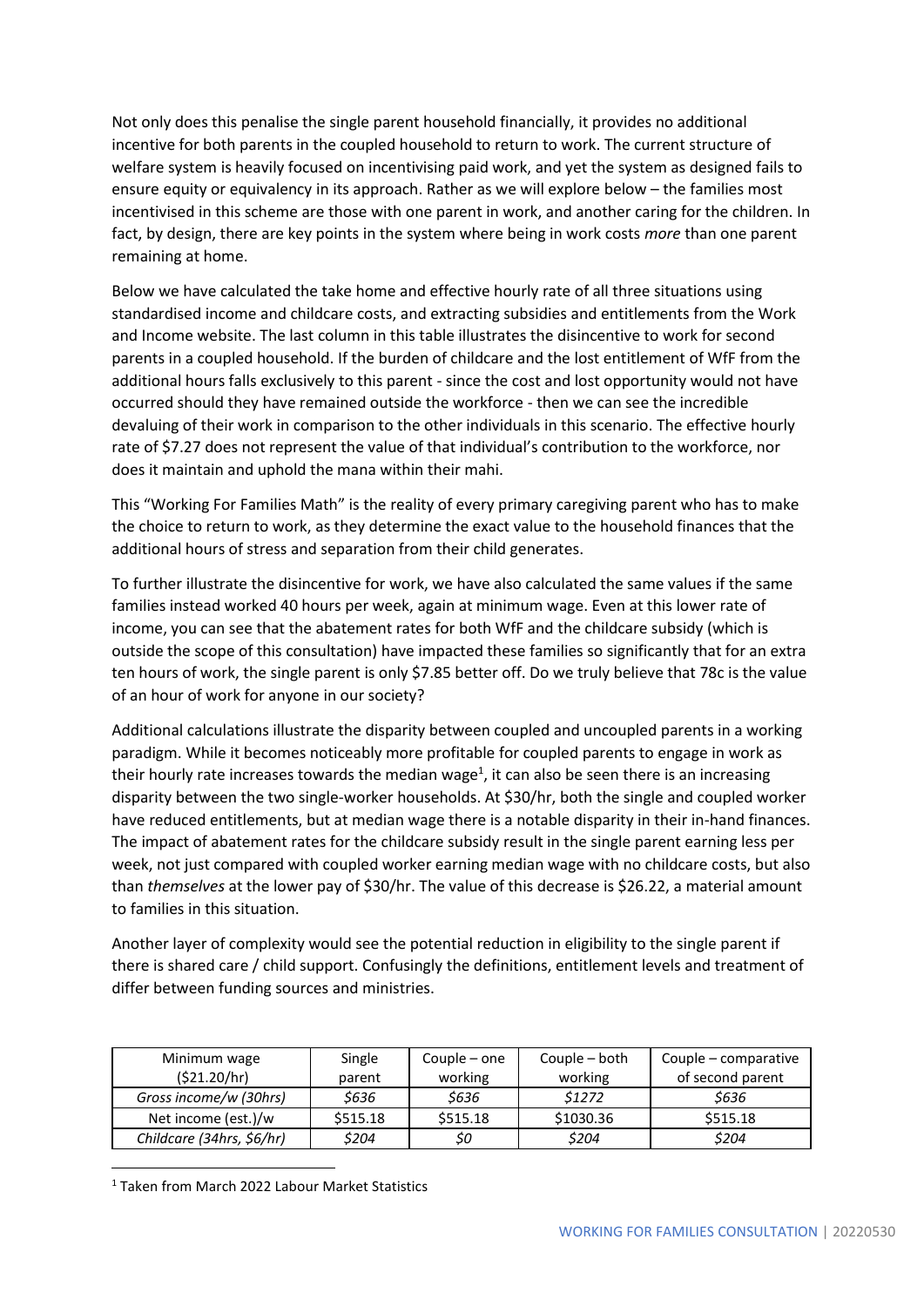| Childcare after subsidy     | \$10.55  | S0       | \$96.22   | \$96.22  |
|-----------------------------|----------|----------|-----------|----------|
| WfF entitlement             | \$352.00 | \$352.00 | \$141.00  | -\$211   |
| <b>Total in hand</b>        | \$856.63 | \$867.18 | \$1075.14 | \$217.96 |
| Effective hourly rate/adult | \$28.55  | \$28.90  | \$17.92   | \$7.27   |

| Minimum wage                                         | Single   | Couple – one | Couple - both | Couple - comparative |
|------------------------------------------------------|----------|--------------|---------------|----------------------|
| (\$21.20/hr)                                         | parent   | working      | working       | of second parent     |
| Gross income/w (40hrs)                               | \$848    | \$848        | \$1696        | \$848                |
| Net income (est.)/w                                  | \$680.63 | \$680.63     | \$1361.26     | \$680.63             |
| Childcare (45hrs, \$6/hr)                            | \$270    | \$0          | \$270         | \$270                |
| Childcare after subsidy                              | \$66.15  | \$0          | \$190.35      | \$190.35             |
| WfF entitlement                                      | \$250    | \$250        | \$25          | $-5225$              |
| <b>Total in hand</b>                                 | \$864.48 | \$930.63     | \$1195.91     | \$265.28             |
| <b>Effective hourly rate/adult</b>                   | \$21.61  | \$23.27      | \$14.95       | \$6.63               |
| Increased value compared<br>to 30 hours at same rate | \$7.85   | \$63.45      | \$120.77      | \$47.32              |

| Sample wage                                         | Single    | Couple – one | Couple - both | Couple - comparative |
|-----------------------------------------------------|-----------|--------------|---------------|----------------------|
| (530/hr)                                            | parent    | working      | working       | of second parent     |
| Gross income/w (40hrs)                              | \$1200    | \$1200       | \$2400        | \$1200               |
| Net income (est.)/w                                 | \$920.71  | \$920.71     | \$1841.42     | \$920.71             |
| Childcare (45hrs, \$6/hr)                           | \$270     | \$0          | \$270         | \$270                |
| Childcare after subsidy                             | \$66.15   | \$0          | \$270         | \$270                |
| WfF entitlement                                     | \$156     | \$156        | \$0           | $-5115$              |
| <b>Total in hand</b>                                | \$1010.56 | \$1076.71    | \$1571.42     | \$535.71             |
| <b>Effective hourly rate/adult</b>                  | \$25.26   | \$26.92      | \$19.64       | \$13.39              |
| Increased value compared<br>to minimum wage, 40 hrs | \$146.08  | \$146.08     | \$375.51      | \$270.43             |

| Median wage                                      | Single    | Couple - one | Couple - both | Couple – comparative |
|--------------------------------------------------|-----------|--------------|---------------|----------------------|
| ( \$36.18/hr)                                    | parent    | working      | working       | of second parent     |
| Gross income/w (40hrs)                           | \$1447.20 | \$1447.20    | \$2894.40     | \$1447.20            |
| Net income (est.)/w                              | \$1079.69 | \$1079.69    | \$2159.38     | \$1079.69            |
| Childcare (45hrs, \$6/hr)                        | \$270     | \$0          | \$270         | \$270                |
| Childcare after subsidy                          | \$190.35  | \$0          | \$270         | \$270                |
| WfF entitlement                                  | \$95.00   | \$95.00      | \$0           | -\$95                |
| <b>Total in hand</b>                             | \$984.34  | \$1174.69    | \$1889.38     | \$714.69             |
| <b>Effective hourly rate/adult</b>               | \$24.60   | \$29.37      | \$23.62       | \$17.87              |
| Increased value compared<br>to \$30/hr, 40 hours | \$199.86  | \$244.06     | \$693.47      | \$449.41             |

It is a poorly designed system that leads to such outcomes. By design, not flaw, the system is failing to allocate funding to the areas of most need.

# **Recommendation Four – The development of a system reflective of and concerned with equity across all families**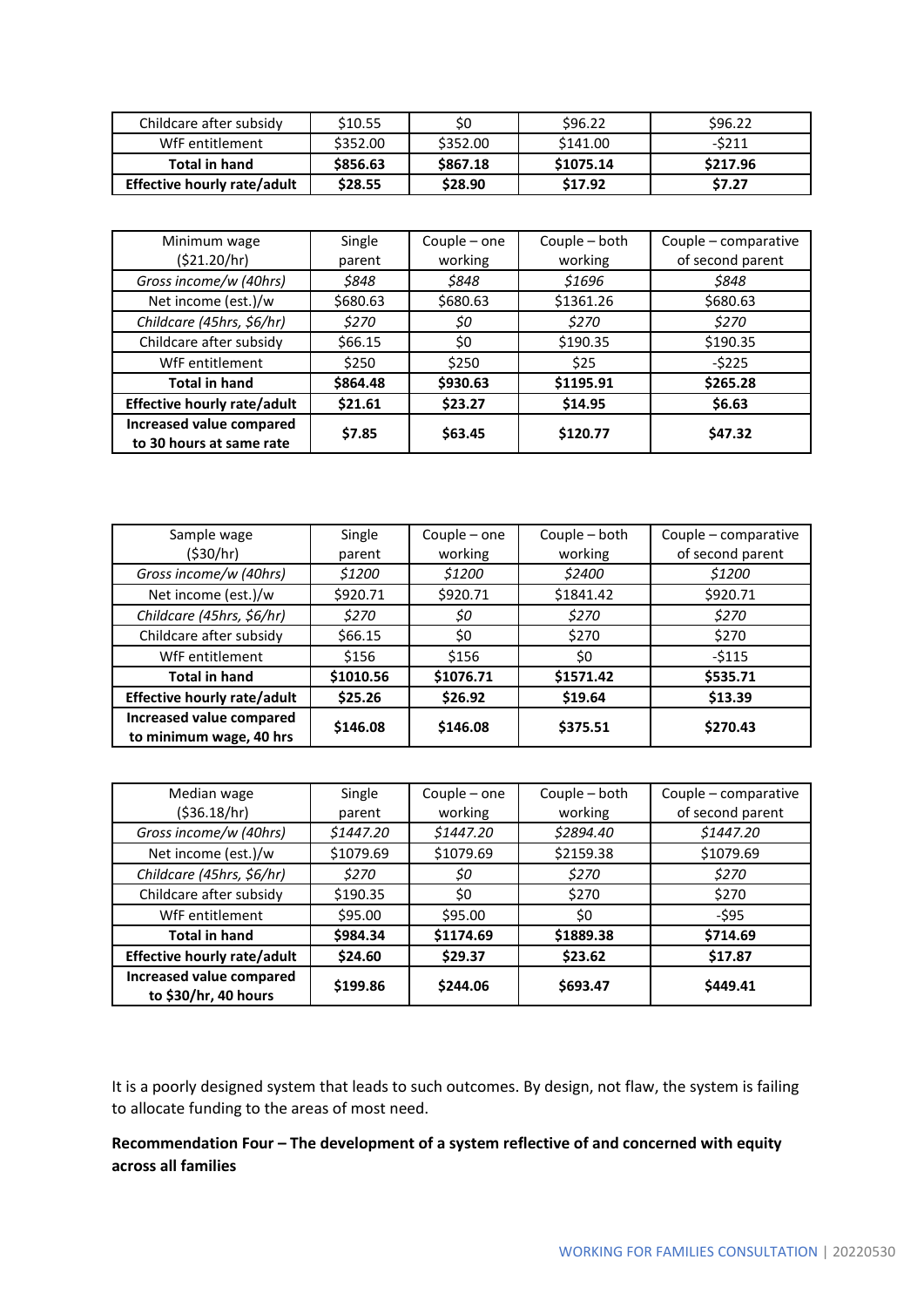#### **5. One Working for Families benefit for all families in Aotearoa irrespective of employment**

A system that exists to ensure what is best for children doesn't begin by asking if their parents are working. The design and delivery of the system as it stands is aligns itself strongly to economic expectations, rather than centering children. Not only is this not reflective of what is best for children, it penalises parents who chose to engage in un-paid work – including the vital and valuable work of raising their children. It also, strangely, commits to not paying those most in need. Families receiving other social welfare benefits are ineligible for the higher paid components of the transfer scheme.

The provision of the In-Work Tax Credit and Minimum Family Tax Credit components of the Working for Families package are designed to incentivise parents to participate in paid work and ensure that parents are always *"better off"* financially when in work than on a benefit. These are known as 'Workfare' incentives and have been widely employed to drive behaviour change among adults, not with a view to what is best for children.

The workfare model assumes a lack of inherent aspiration for parents and relies upon the state to incentivise paid work ahead of any other consideration. The approach fails to recognise the wider financial and non-financial costs beyond net income that working presents for many parents - in particular sole parent families. It also fails to recognise unpaid work in the home and or communities in which families live.

Employment incentivisation has been an explicit feature of Working for Families, commonly communicated as *"making work pay"*. The use of such terms conveys an assumption that parents have little aspiration to engage in work without such measures. This conflicts with research findings which suggest that unconditional cash transfers encourage labour force participation and can be linked to improved outcomes for children (Kenney, 2015) (Chronic Poverty Research Centre) (Vera-Cossio, 2019)

*"…you cannot 'pull yourself up by the boot-straps' if you do not have 'boots', and 'giving 'boots' to people with little money does not make them lazy or reluctant to work; rather, just the opposite happens as it eases intense pressure on households and provides people with a foundation on which to change their lives."* (Chronic Poverty Research Centre)

Further, the workfare approach assumes that parental engagement in work results in positive outcomes for children. It fails to consider the direct and indirect effects that employment and employment changes have on children (O'Brien, 2005).

Parental employment is constrained by the economic and employment conditions of the day, access to social support and the life stage and needs of children in one's care (O'Brien, 2005). Other factors that determine a parent's propensity for work include previous labour force engagement, skills and education, the restraints and costs of childcare and transport, mental and physical health, workplace culture. For parents the decision to engage in work brings with it a series of trade-offs for both them and their tamariki, that add to the already demanding and important mahi of caring for the next generation.

*"The role of parenting is often one that is lonely, relentless and unforgiving. It is unpaid and unrecognised in GDP calculations as a contribution to the economy. But it is hard work and it is vital work, often done without much in the way of support."* (Cartwright, 2018)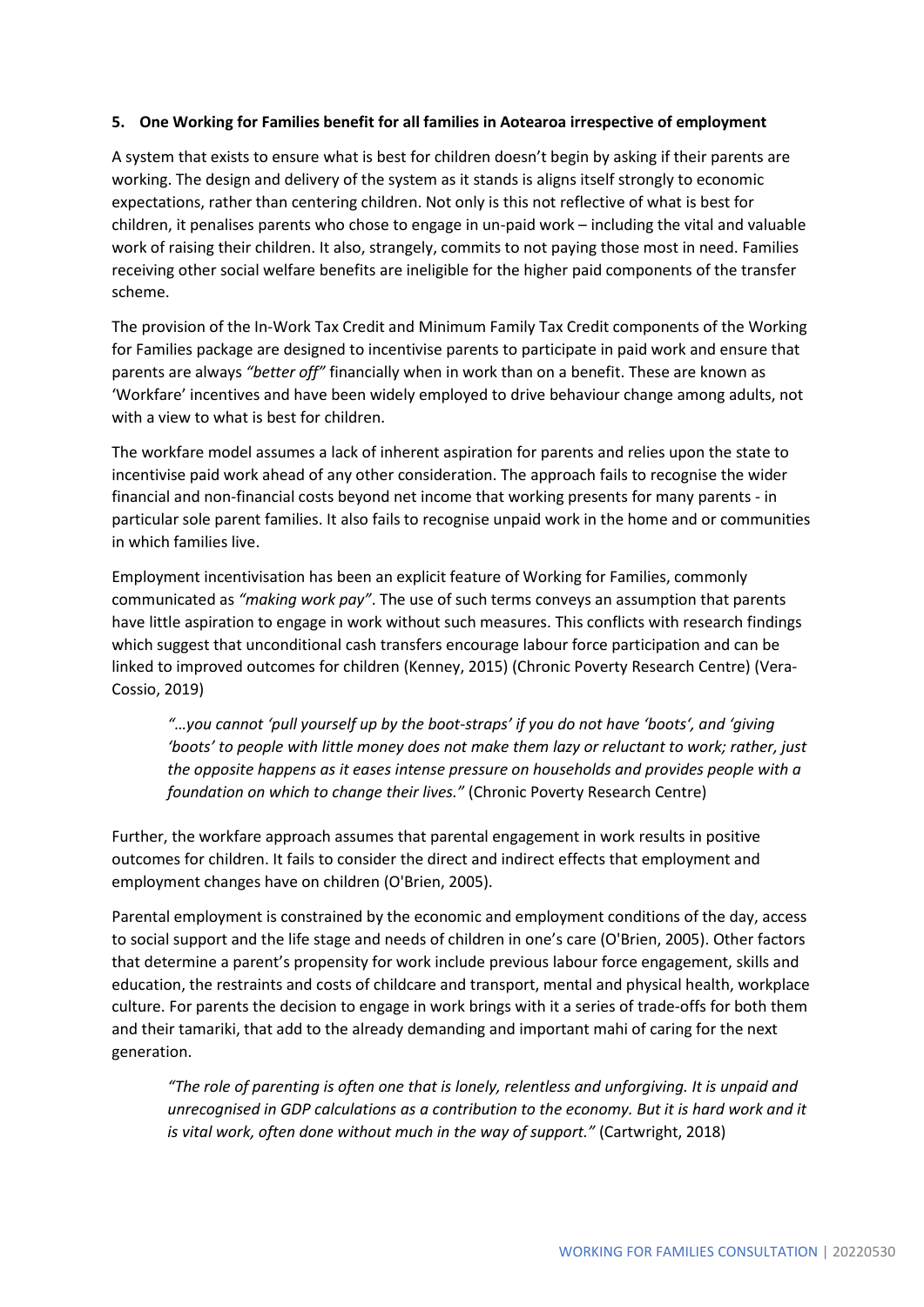Increasingly, this role will be carried out concurrent with caring for ageing parents, another unpaid yet economically and socially worthy use of time. Currently our rate of reproduction is declining below the level of replacement with maternal birth age rising. In years to come we may in fact find ourselves incentivising child-rearing for the sake of maintaining our population and ensuring today's adults will be cared for as they age. (Radio NZ, 2021)

The value of all unpaid work in Aotearoa was estimated in 1999 at \$40 billion, equivalent to almost 40% of GDP (Morris, 2010). We must not minimise the contribution that parents make to society by glorifying paid work as the antidote to poverty. Policy design must show greater recognition for the value of unpaid labour in Aotearoa and in particular the care of children.

At present children, especially those in the lowest income households, bear the brunt of ineligibility for the In-Work Tax Credit and Minimum Family Tax Credit. Greater application of universal rather than conditional entitlements and a consistent minimum family income for both beneficiary and employed clients is need to ensure that the value of unpaid labour is recognised through this programme of support.

**Recommendation Five - NZCCSS advocates for greater use of universal entitlements including:**

- **a. That Working for Families become one payment without employment discrimination**
- **b. That a standard minimum family income be applied consistently and universally**
- **c. That built in discrimination of beneficiaries be removed from any future system**

#### **6. Ensuring the investment made is adequate across the first 3,000 days**

Greater investment during the early years of a child's life is likely to result in improved longer-term outcomes for children and our communities. The first 1,000 days of a child's life from conception onwards are crucial to their long-term wellbeing, with the relationship, interaction and responsiveness of parents and caregivers being instrumental in cognitive development. The experiences a child has during this period will play a significant role in their health and wellbeing and their ability to build resiliency into adulthood. (Wallis, 2020) (Younger, 2021)

*"Through more than 30 years of research across multiple scientific disciplines, the importance of early life experiences on healthy social and emotional development has been highlighted, with global agreement that what happens early matters."* (Centre for Social Impact, 2015, wh. 8)

The importance of the early years on children's' long-term wellbeing, and the impact that perinatal distress can have on early childhood experiences is increasingly irrefutable. The Helen Clark Foundation's just-released report in Maternal Wellbeing argues that the relationship between perinatal mental health and children's long-term wellbeing is *"perhaps the single biggest factor in determining long term child health and wellbeing".* (Walker, 2022, wh. 9).

Mental distress occurs on a continuum: suicide is the leading cause of maternal death in Aotearoa, between 10-20% of birthing parents experience clinical levels of mental distress, and an estimated further 30% experience lower levels of distress which continue to have a significant impact on their wellbeing. Māori, Pacific and Asian parents experience higher rates of mental distress. (Walker, 2022, wh. 32, 67)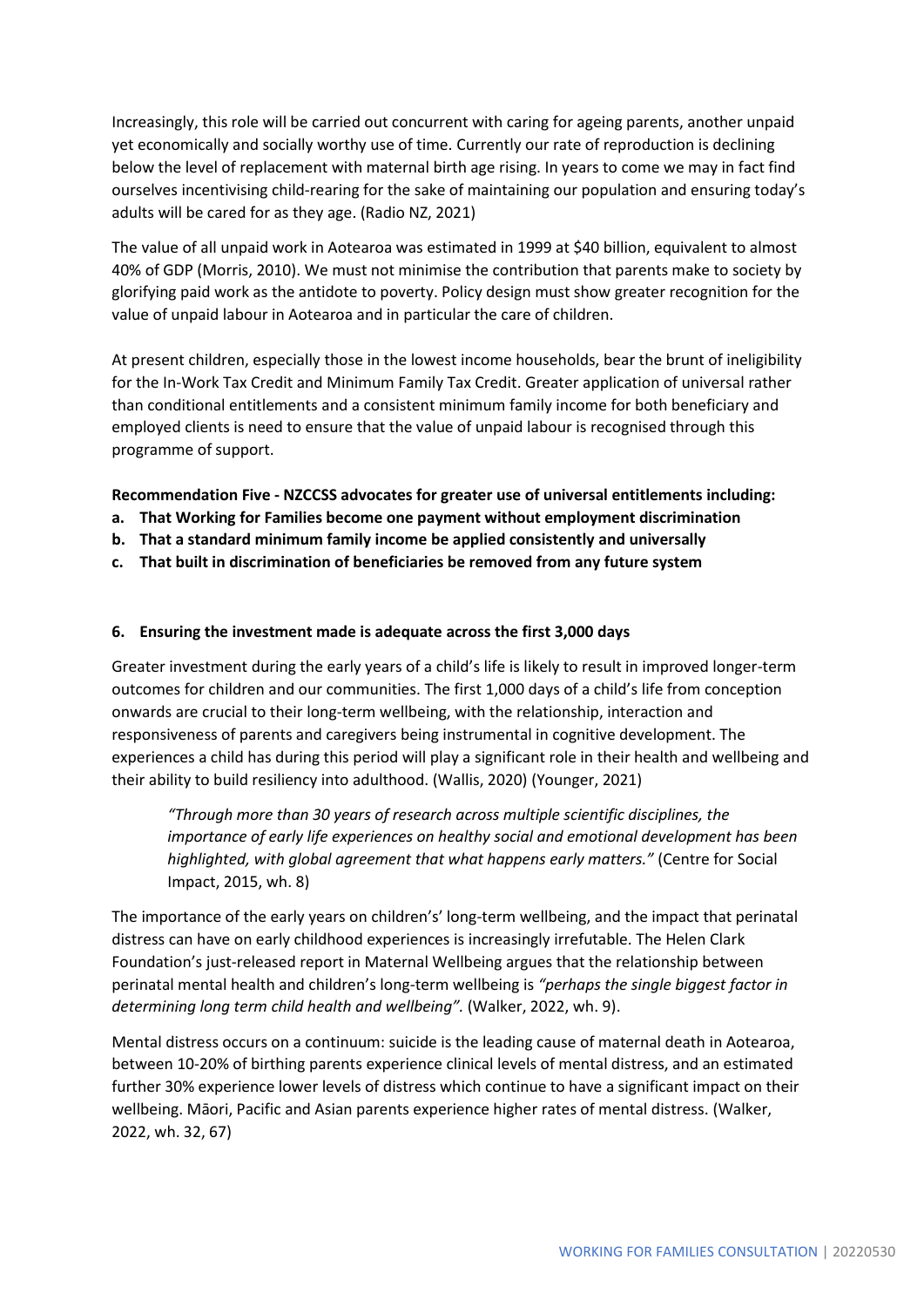Whilst driven by a range of determinants, there are clear links between systemic and structural aspects of a parent's environment that contribute to mental distress, including poverty, food insecurity and housing instability:

*"…analysis of the perinatal experiences of the Growing up in New Zealand cohort found in 2012 that if a family's financial situation had deteriorated or if the family had experienced hardship or increased financial stress during the perinatal period, "maternal mental health was likely to have deteriorated."* (Walker, 2022, wh. 63)

We are cognisant that the COVID-19 pandemic has increased social isolation and placed financial pressure on many in New Zealand. This, coupled with rising inflation and cost of living pressure, has led our service providers to question whether a 'middle class' really exists anymore due to the number of middle-income families / working families facing housing instability and food insecurity due to financial pressure.

Our rates of maternal suicide and perinatal mental distress indicate an urgent need to resource Aotearoa adequately and effectively to enable improved perinatal mental health outcomes. *Āhurutia Te Rito* highlights how health-focused responses to prevent perinatal distress go hand in hand with public policy investment in addressing the structural and systemic drivers of distress:

*"As much as investment in perinatal mental health support is required at all levels – promotion, prevention, early intervention, and specialist treatment – it also won't be effective if it is not also accompanied by significant investment to address the wider structural and systemic drivers, like unstable housing, low income, food insecurity, and domestic violence."* (Walker, 2022, wh. 60)

*"Public policy decisions and investments will never be able to completely prevent perinatal distress, but they can have a powerful impact on external factors like income, housing, and access to support that contribute significantly to its incidence, risk, duration, and severity."* (Walker, 2022, wh. 59)

*Āhurutia Te Rito* identifies the following recommendations of relevance to Working for Families:

- 1. Alleviate or remove background stress for new parents by making sure they have warm, secure, affordable housing, adequate food, and that they are safe from violence and abuse
- 2. Make it easier for whānau/family to spend time with and support new parents and pēpi. This recommendation includes the possibility of extending paid parental leave and *"ensuring everyone in Aotearoa New Zealand has adequate income and enough time to support new parents and babies in their whānau and support networks, through a combination of sufficient core benefits, a liveable minimum wage, Working for Families support, and enhanced leave and employment provisions"* (Walker, 2022, wh. 63)

Money seems a blunt instrument to solve the challenges above, and yet, its help is invaluable. It creates warm homes, sufficient food, and allows for access to support. If adequate, it creates time and opportunity.

# **Recommendation Six - Urgently increase investment in tamariki and their whānau during their early years, including:**

**a. Universal application of the Best Start payment across the first three years of a child's life b. Application of Best Start payments concurrent to Paid Parental Leave recognising this payment is targeted towards the** *additional costs* **associated with raising a child, whereas Paid Parental Leave addresses** *loss of income* **due to a pause in paid employment.**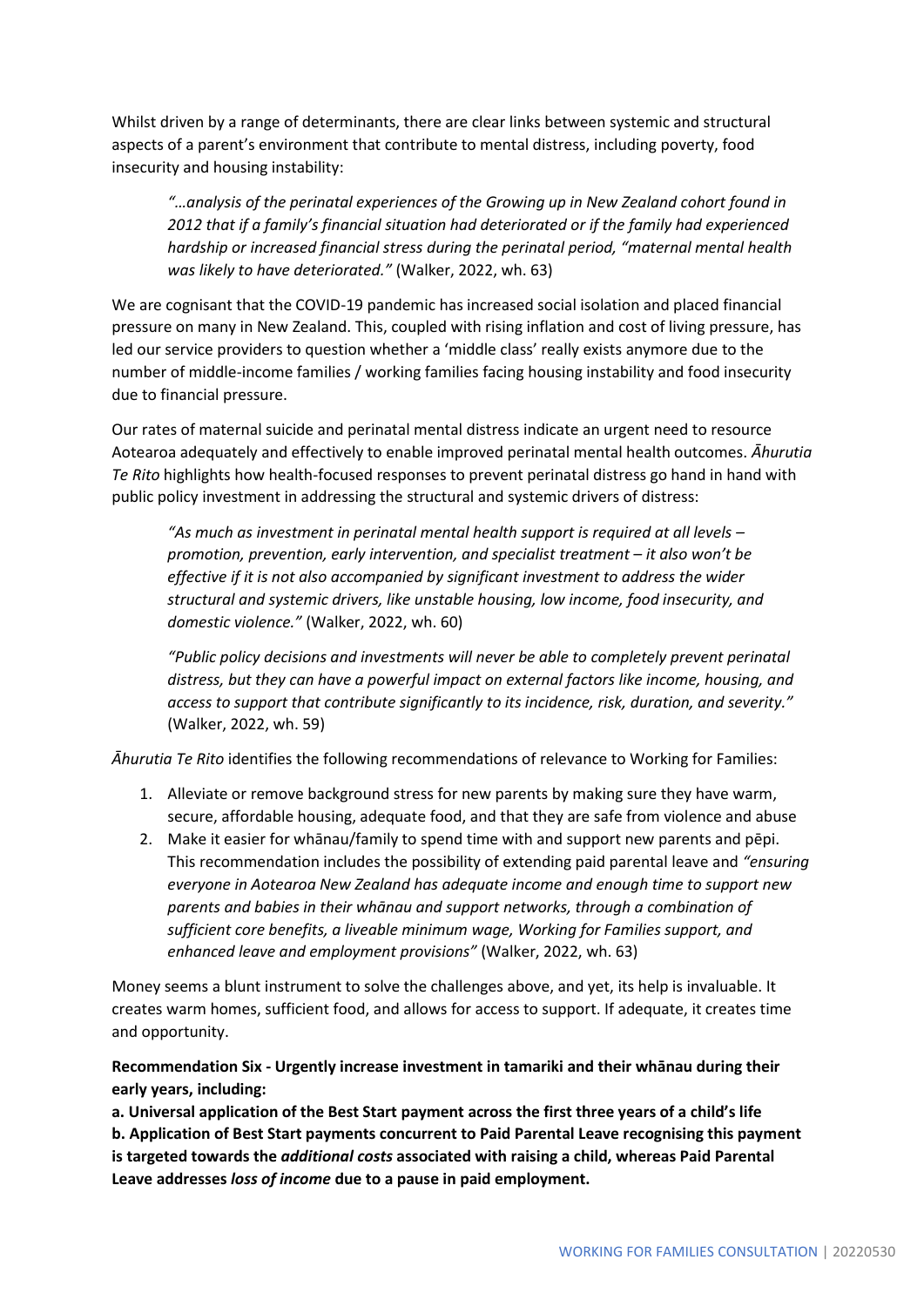# **c. Prioritise efforts to establish a perinatal wellbeing action plan for Aotearoa New Zealand per the recommendations in** *Āhurutia Te Rito*

#### **7. That delivery of Working for Families is mana-enhancing and consistent**

Culture shift is urgently required to ensure client experiences in the delivery of Working for Families are mana-enhancing and demonstrate manaakitanga. Further, that those receiving the scheme through MSD or IR experience equal outcomes irrespective of which department they engage with.

NZCCSS members act as advocates supporting clients of Work and Income and Inland Revenue to navigate the complexity of Working for Families entitlements. They repeatedly report serious concerns at the lack of dignity shown to clients and the need for culture shift within these agencies to ensure that clients are respected, receive their full entitlements, and avoid debt.

Recurring themes include:

- lack of promotion meaning that clients, specific populations of clients in particular, are not even aware they may be eligible for Working for Families
- assumptions being made about clients' needs without taking the time to listen
- assumptions being made with regards to clients' level of understanding of entitlements, often resulting in clients incurring debt, sometimes without their knowledge
- lack of cultural capability, particularly in relation to parents for whom English is a second language, or with disabilities who may require more specialized assistance and advocacy
- reports of service provision which feels discriminatory, demoralising and inconsistent with the intent of a system designed to support people
- behaviour that seems intended to prevent accessing support, including not sharing the full picture of entitlements or glossing over additional supports that may exist

#### As one NZCCSS member highlights:

*"There needs to be an attitude change that results in staff actually listening to the client and recognizing that they have unique needs. Too often there is a one-size fits all approach where clients' needs are assumed based on similarities with other clients, rather than being assessed on a case-by-case basis."*

The overdue and urgent necessity for culture change is further evidenced in the recommendations of WEAG. These specifically note the need for MSD to reduce negative client experiences, build cultural capability, provide full and correct entitlements, *"treat people with dignity, respect and compassion"*, and *"whakamana tāngata - to build the mana of others and uplift them in a way that honours their dignity"* (Welfare Expert Advisory Group - Kia Piki Ake, 2019). We would lay a similar wero at the feet of IR.

One of our members provides Housing First services in Ōtautahi, and to provide their clients with the best access to their entitlements their staff were previously sitting in the MSD offices to act as advocates for hour-long appointments. They have now arranged an MSD integrated services case manager come to their office one day a week to provide the dedicated time and expertise to their clients to ensure that they are receiving the appropriate and correct entitlement.

*"For our kaewa (clients) this has been an easy transfer however if it was not for MSD sitting in our office we would have struggled."* – Housing First Christchurch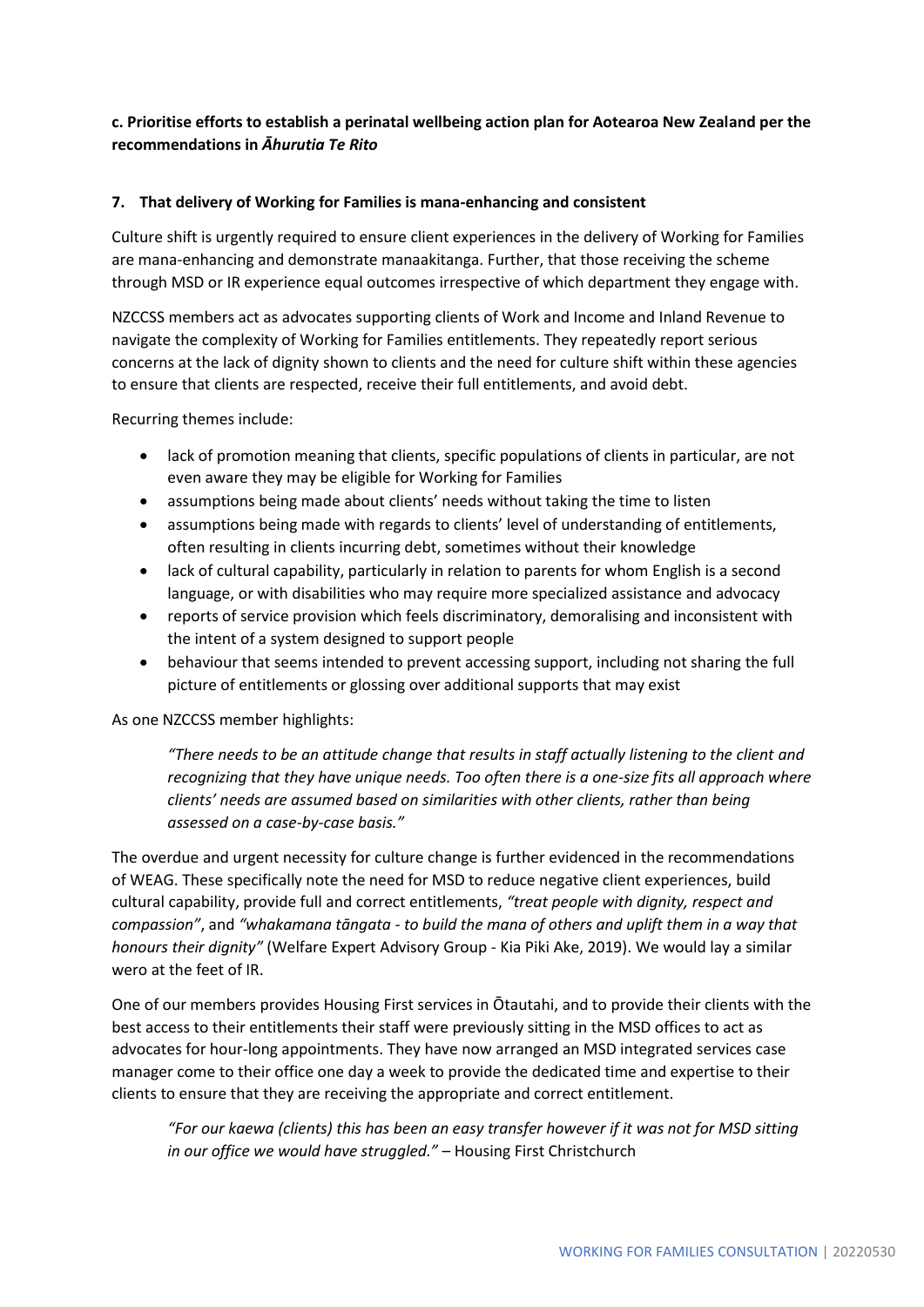While we applaud this initiative, it is not the norm. There are few case workers sitting accessibly around the country waiting to help single parents or those returning to work determine their entitlement levels and help them navigate the complex levels of access and engagement required to receive the correct Working for Families payments. Individuals who access MSD offices are often not provided with additional information beyond their own questions, nor advised in how to apply for things that may not be on their radar.

It should not be the responsibility of those in need to have an encyclopaedic knowledge of every support product and access level before they begin to engage with the process. If the system truly functioned in a way representative of the principles of kotahitanga and manaakitanga then kaimahi would be actively seeking the fullest level of support and entitlement for the clients who engage with them, ensuring that the unnecessary complexity of the system is navigated with mahi, respect, and success.

NZCCSS and its members will continue to advocate for client's rights and dignity to be upheld in accordance with Te Tiriti o Waitangi and the Declaration of Human Rights. Yet these responsibilities surely rest with MSD and Inland Revenue and as such, more must be done to ensure these agencies possess the capability and capacity to deliver dignified and comprehensive service.

# **Recommendation Seven - MSD and IR commit to mana-enhancing services delivery guided by manaakitanga**

# **8. That the complexity of Working for Families is addressed, and impacts of complexity are mitigated**

NZCCSS would strongly argue for a system free from complexity, that is easy to understand, access and arrange. The current scheme is so fundamentally complex that throughout our preparation of this document, we have needed to consult with accountants and tax professionals. Our current team includes an ex-Senior Accountant, an Economist, and three specifically qualified analysts. All of the team have post graduate qualifications and good financial literacy.

Our need to consult currently practicing experts from our place of relative educational privilege / economic and financial literacy highlights the inaccessible level of complexity of this system. The expectation that lay people navigate this system, and largely do so for the first time within the context of parenting across the first year, is hard to fathom.

The consistent response from these experienced accountants / tax experts has been that they themselves struggle to operate in the unreasonably difficult to manage and unpredictable entitlements from this system. Tax software, specific to a New Zealand tax environment, reliably struggles to accurately predict the Working for Families entitlements. Many clients are advised to forgo weekly payments, which risk overpayment and end of year bills, and instead receive the payment in a once-yearly sum that IRD can calculate.

How has a system of tax so complex and variable that professionals in the area cannot accurately manage it be allowed to persist? Moreover, how can we expect individuals with lower levels of information and financial literacy to navigate this system without advocacy, mentorship, and appropriate protections?

The very complexity of Working for Families demands a level of informational and financial literacy that doesn't align to the intended users of the transfer. The system requires those accessing it to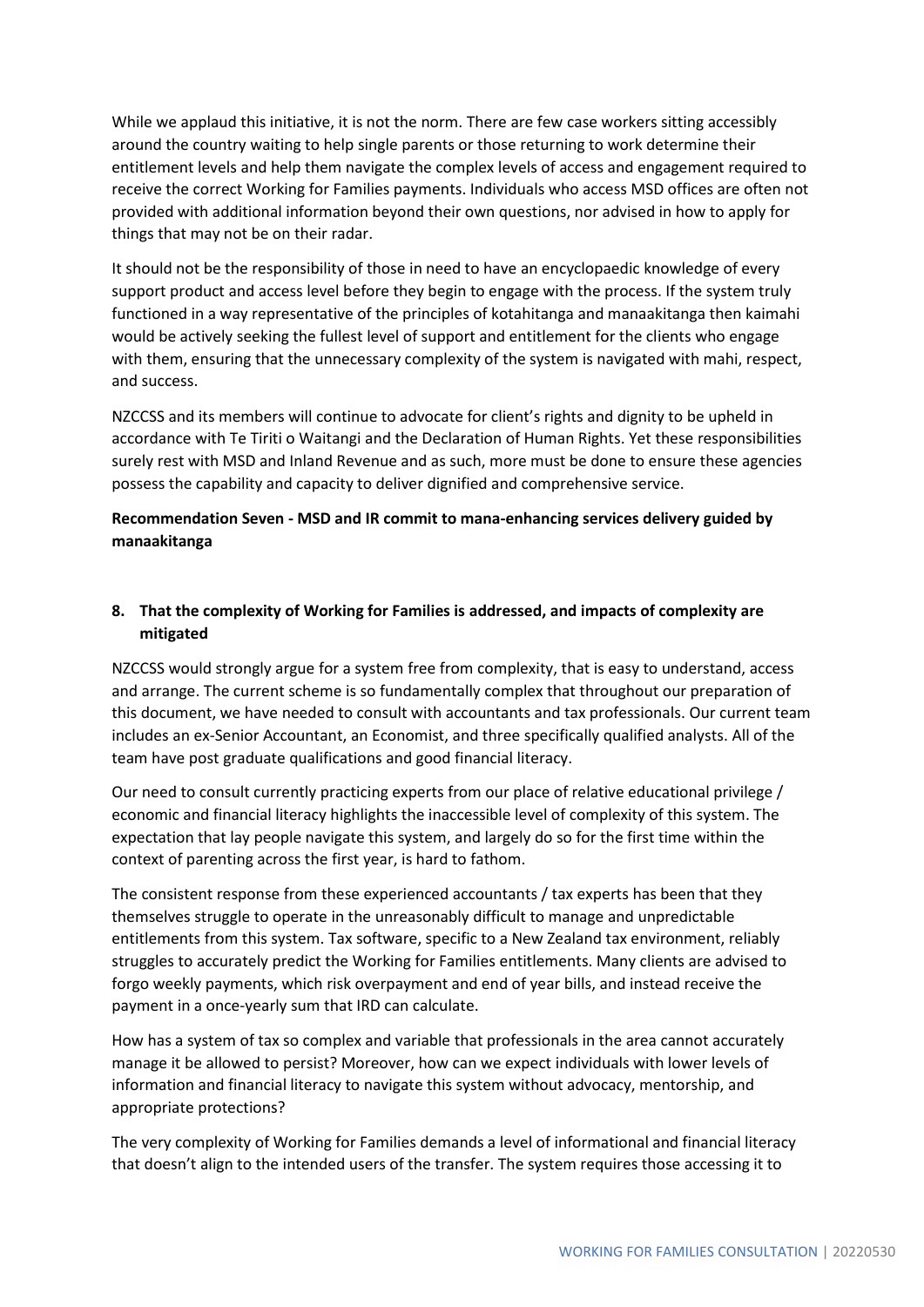have responsibility for their entitlement, and then penalises those who get it wrong. Some families will have the financial ability to wait for an annual payment or intentionally under-estimate income to ensure a wash-up payment. But for most, financial realities mean they won't be able to wait. And failure to get it right will see them repay the debt – often from already unworkable budgets.

One example from a member was supporting a client unexpectedly returning to work. The new role meant that they not only no longer qualified for Working for Families, they would be required to repay what they had already received. Another story shared, saw a client required to call weekly after variable weekend work made it impossible to calculate reliably. Due to internal systems, IR wait times and lack of flexibility the client often missed internal cut-off timings meaning reduced entitlements some week and repayments required others. These fluctuations in income and the nature of the system's reporting mechanisms undermines efforts by families to engage in financial mentoring and budget effectively.

In neither of the above situations was this scheme's focus on the child. Rather, even when in work, the parents continued to have to grapple with a system that penalised the reality of parenthood. In one case, an unplanned return to work and in the other, variable work that fitted around family.

Lastly, complexity costs. The administration of the system as it stands must be onerous to both departments. That is money better spent on children. Potentially, enough to see a return to a universal family benefit.

#### **Recommendation Eight -**

- **a. Design a Working for Families that is easily understood**
- **c. Consider the cost of the complexity in relation to overall return on investment in tamariki**

#### **9. Design a system that prevents the generation of debt**

The Working for Families system by its very nature risks debt generation. Due to the complexity of its entitlement structure, and its income estimation and reporting mechanisms, it is challenging to calculate an effective entitlement. When an entitlement is over-calculated, the annual calculation of true entitlement creates debt. Often among those least able to easily repay it.

We would argue a more effective and accessible Working for Families would not generate debt in the first place, and that it is inappropriate to place the onus for calculation on the parent.

In the year ending March 2021, almost 30,000 whānau were overpaid an In Work Tax Credit resulting in the recovery of close to \$20 million from low-income families. This represents over 11% of the families receiving Working for Families, and an average of \$667 per person in debt. This is a considerable amount to factor into the next year's annual budget, made more challenging by the addition of penalties for those who cannot repay their debt within the designated timeframes. (Mcilraith, 2021)

While the elimination of minimum weekly work hours (introduced in 2020) has gone some way to reduce pressure on parents to qualify for the In-Work Tax Credit, it does not address changes to income that occur over the year from when annual income is first predicted.

The challenge to avoid Working for Families debt is exacerbated for those who experience periods of illness, relationship status changes, those with fluctuations to their care of a child, those who work multiple roles, variable hours or pick up overtime hours, self-employed clients, and those whose work status is changing or variable over the course of year due to the nature of their work (e.g.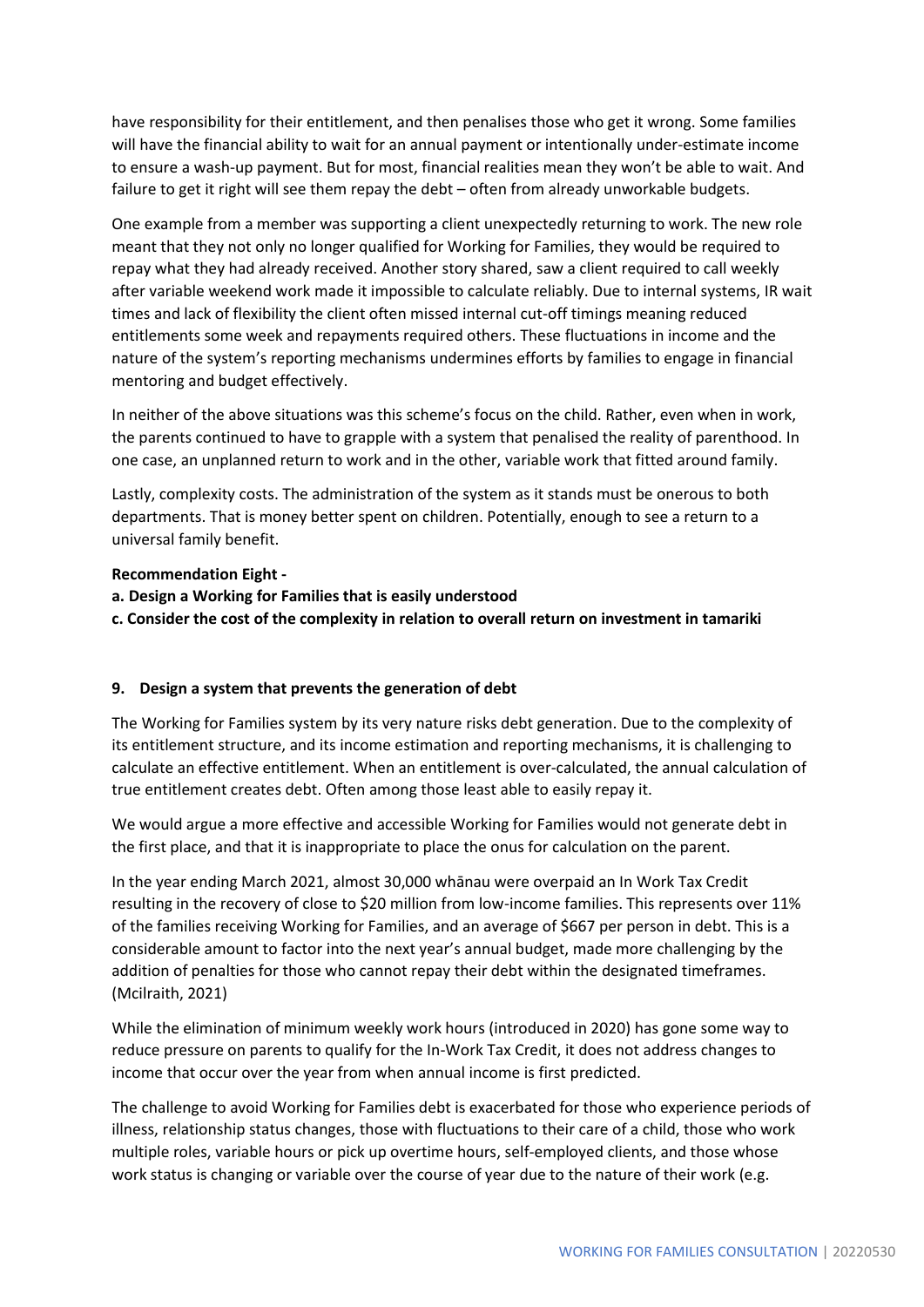teacher support roles that are not paid during term breaks), parental leave or a change in role. The payment of bonuses or a change in role that results in unused annual leave being paid out are not always predictable changes to income that also impact one's propensity to incur debt. Essentially, any change to work status within a given week over the course of a year impacts on a recipient's entitlement and likelihood of incurring debt. (Child Poverty Action Group, 2012)

Of particular relevance to this 'quirk' of Working for Families system are both the impact of downsizing during the pandemic and the rise of the gig economy which has meant a greater number of Kiwis are performing task based contracted work as opposed to steady employment. (Drake, 2020)

Much discussion on the problem of client debt focuses on approaches to supporting clients with repayment. However, when our system produces a debt for over ten percent of all users, a more strategic approach is needed. NZCCSS urges government to critically examine the extent to which the system itself sets parents up to fail.

As Green MP Ricardo Menendez-March stated with regards to welfare debt:

*"The conversation should be less about how do we ensure that the person on the benefit pays their debt fastest and it should be centred more about how do we ensure that we're not putting somebody in hardship."* (Dreaver, 2021)

This is an area that particularly disadvantages low-income families, many of whom are Māori. We must also consider the impact of this system in relation to the Crown's commitments under Te Tiriti o Waitangi. As one NZCCSS Council member stated:

*"We have a responsibility under Te Tiriti to consider and address where systems are creating debt traps for tangata whenua."*

NZCCSS strongly urges government to explore an alternative system design with reduced risk of debt. Further, if this is unachievable, that at the least debt below a reasonable / certain level is automatically forgiven. And that repayment or forgiveness of debt above that level is highly negotiable. We also support the removal or reduction of penalties for families who are struggling to repay debt within the specified timeframe.

#### **Recommendation Nine:**

- **a. Design a Working for Families that doesn't generate debt**
- **b. If this is not possible, improve the treatment of debt and associated penalties to ensure whanau are not placed in further hardship.**

# **10. That a joined-up services approach is implemented to complement a better Working for Families**

The systems of state support for whānau are complex and dispersed throughout various departments and ministries. This prompts concern that some families are not receiving their full entitlement simply because they are not fully aware of additional eligibility. This also leads to concerns about inter-departmental consistency for entitlement. Per the IRD website:

*"Working for Families and child support have different rules for shared care. Call child support if you want to talk about your child support shared care."*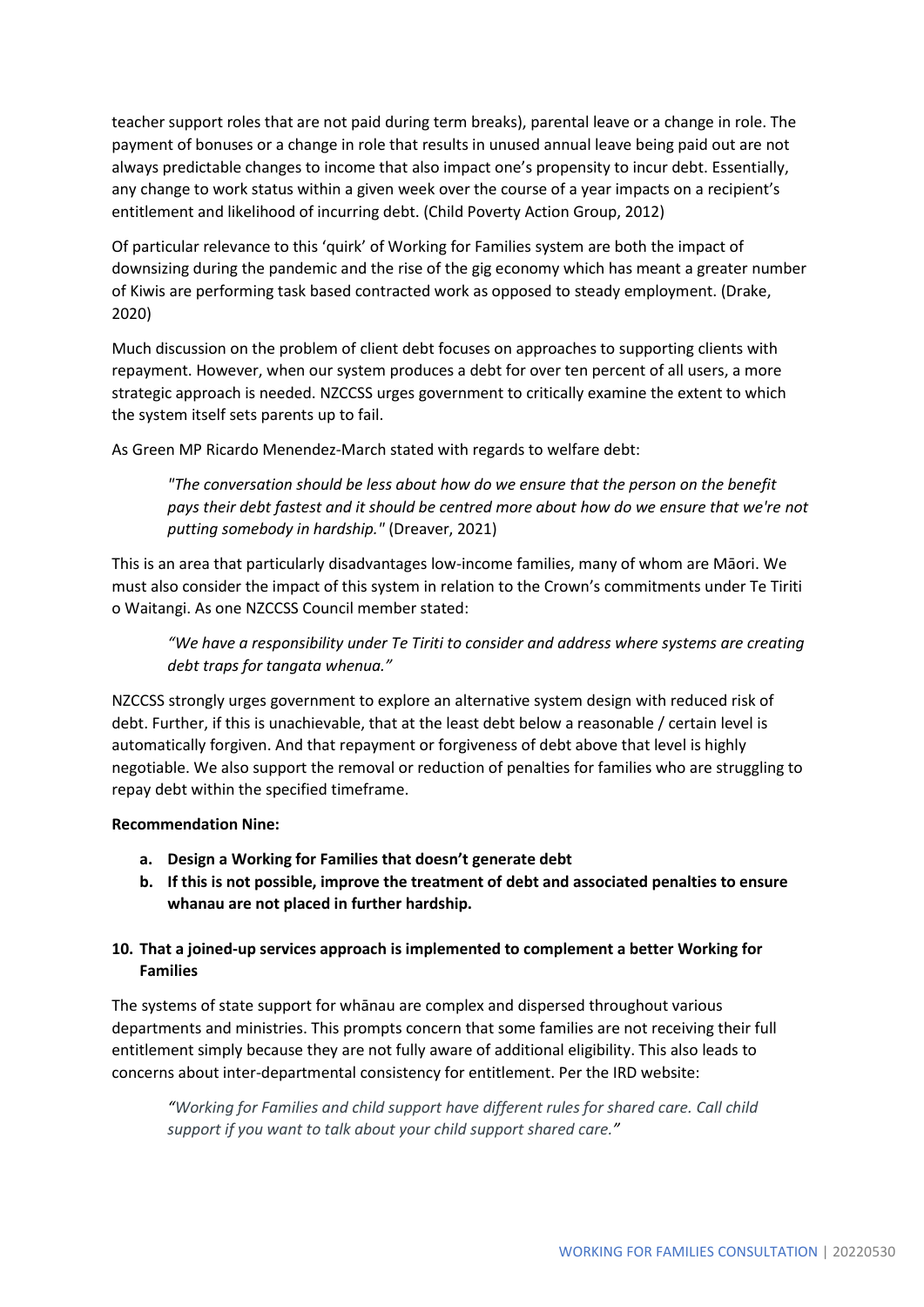Whānau should not have to contact every department individually and apply for every different subsidy separately. We suggest standardising definitions and entitlements across departments, and creating a centralised application portal that can then send the information to each of the necessary departments. Alternatively, application for a service at one department should trigger the information for eligibility to be sent to all associated departments for blanket application. A joinedup, interdepartmental view of services will create access that is significantly less stressful for those engaging with it, and will result in more whānau receiving their full and correct entitlements.

**Recommendation Ten – Create interdepartmental connections or centralised application centres to automatically trigger coincidental entitlements to ensure full support for families without barriers to access.**

#### **Whakaaro whakatau | Concluding thoughts**

The review of Working for Families is welcomed. There is an opportunity to return to the commitment New Zealand made to our children as part of the initial design of our welfare system. There is the opportunity to have our commitment to our children seen through a commitment to te Tiriti, manaakitanga and an investment in the future.

Tweaks to the current system are unlikely to be adequate to generate change. The Government would do well to look to the example of superannuation of what a working system could look like.

There is immense cost and little return in the current approach. There is pain, shame, confusion and challenge in accessing the system as it stands. The system requires incredible amounts of time and expertise from clients, advocates and departmental kaimahi in order to navigate successfully.

The purpose of existing support systems could be to deliver support to the individuals who require it in the most efficient and cost-effective method possible. This would necessitate a dramatic simplification of the system to reduce the complexity and streamline the process of entitlement assessment and application. Investing in additional staff to manage the complexity of the system is not effective. Investing in a system that penalises those who access it is reductive.

New Zealand will only thrive to the extent that our children do. We must take this opportunity and commit to investing in them. It's simply too urgent not to.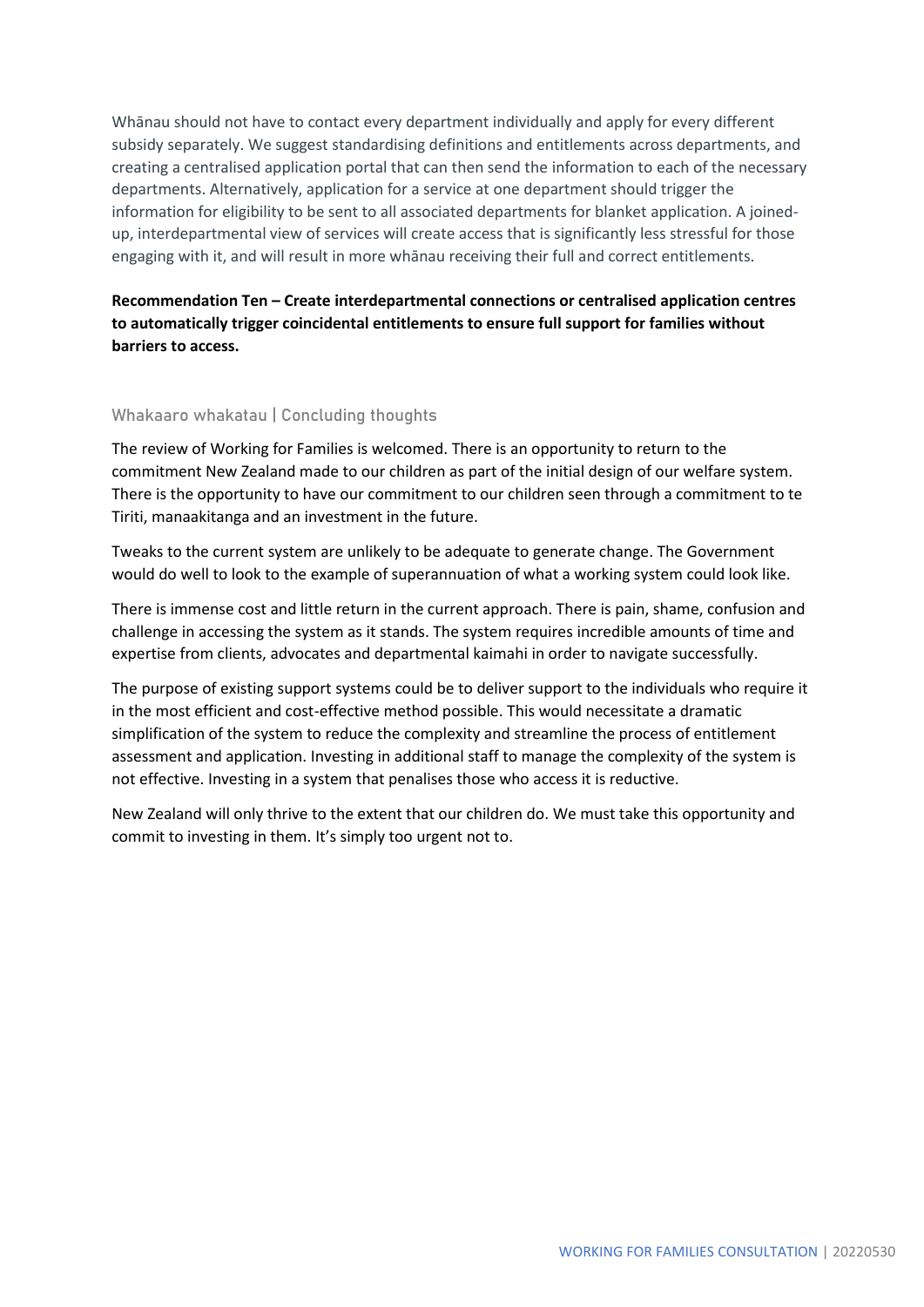#### **Tohutoro | References**

- Cartwright, J. (2018). *Recognising the vital unpaid work that secures our future*. Retrieved from Child Poverty Action Group: https://www.cpag.org.nz/recognising-the-vital-unpaid-work-thatsecures/
- Centre for Social Impact. (2015). *Opportunities to make a positive impact in the first 1,000 days of a child's life.* Auckland. Retrieved from https://www.baytrust.org.nz/vdb/document/12
- Chronic Poverty Research Centre. (n.d.). *Social Assistance and the Dependency Syndrome.* Policy Brief. Retrieved from https://www.files.ethz.ch/isn/127203/PB%2022.pdf
- Dale, M., Wynd, D., St John, S., & O'Brien, M. (2010). *What work counts? Work incentives and sole parent families.* Auckland: Child Poverty Action Group Inc. Retrieved from https://www.cpag.org.nz/assets/Publications/3- 2%2024718%20CPAG%20Research%20Document.pdf
- Heckman, J. (2011). The economics of inequality: The value of early childhood education. *American Educator*, 36. Retrieved from https://www.baytrust.org.nz/vdb/document/12
- Kenney, C. (2015). *Give poor people cash*. Retrieved from The Atlantic: https://www.theatlantic.com/international/archive/2015/09/welfare-reform-direct-cashpoor/407236/
- Morris, M. (2010, March 11). *The importance of unpaid work*. Retrieved from Te Ara the Encyclopedia of New Zealand: https://teara.govt.nz/en/unpaid-domestic-work/page-1#:~:text=The%20value%20of%20unpaid%20work,week%20on%20unpaid%20work%20activ ities.
- O'Brien, M. (2005). *Workfare: Not fair for kids.* Auckland: Child Poverty Action Group (CPAG). Retrieved from https://www.cpag.org.nz/assets/Publications/OBrien.2005.pdf
- Radio NZ. (2021, 03 02). *NZ's declining birth rate is changing our world*. Retrieved from Radio NZ: https://www.rnz.co.nz/programmes/the-detail/story/2018784771/nz-s-declining-birth-rateis-changing-ourworld#:~:text=It%20now%20sits%20around%201.6,itself%20in%20the%20long%20term.
- The Department of the Prime Minister and Cabinet. (2020). *Child & Youth Wellbeing Strategy*. Retrieved May 26, 2022, from Child & Youth Wellbeing: https://childyouthwellbeing.govt.nz/resources/child-and-youth-wellbeing-strategyhtml#section-1
- Vera-Cossio, D. (2019). *Cash Transfer Programs: Challenging the Welfare Myth*. Retrieved from Ideas Matter: https://blogs.iadb.org/ideas-matter/en/cash-transfer-programs-challenging-thewelfare-myth/
- Walker, H. (2022). *Āhurutia Te Rito - It takes a village.* Wellington: Helen Clark Foundation. Retrieved from https://helenclark.foundation/publications-and-media/ahurutia-te-rito-it-takes-avillage/
- Wallis, N. (2020, 11 27). *Nathan Wallis – Why the first 1,000 days are most important for your child's development*. Retrieved from nib NZ Ltd: https://www.nib.co.nz/freeresources/article/nathan-wallis-why-the-first-1-000-days-are-most-important-for-yourchilds/